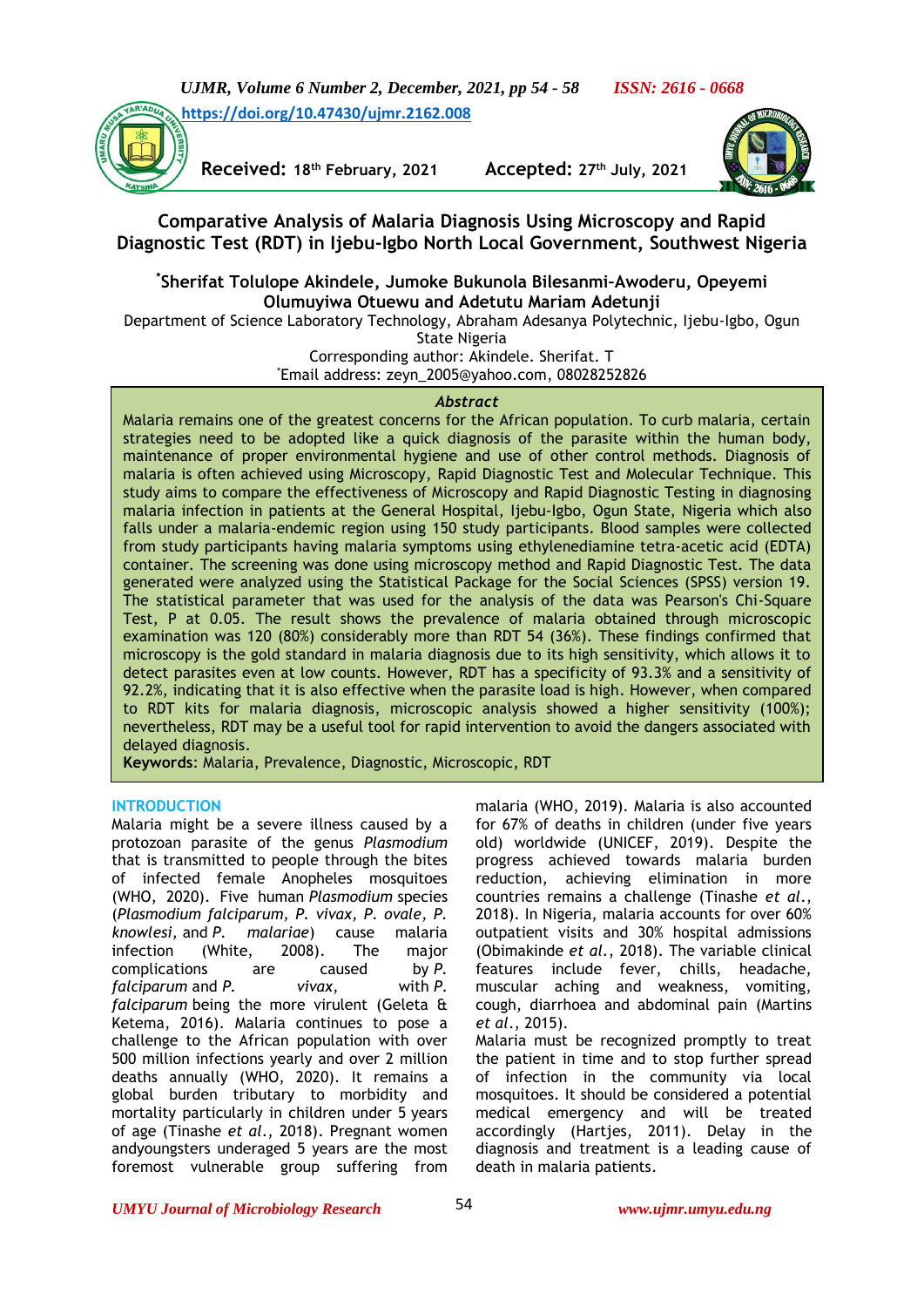Although malaria can be suspected based on specific patient symptoms, however, for a definitive diagnosis to be made, laboratory tests must be carried out to detect the malaria parasites. Early detection amidst other factors will provide a drastic reduction in the degree of damage caused by malaria (Parker*et al*., 2016). The accuracy of malaria diagnosis is vital for the effective management and control of malaria which will helps in preventing the incorrect usage of anti-malarial drugs that would lead to morbidity and mortality. There are several techniques used for diagnosis of malaria out of which includes the microscopy method, rapid diagnostic tests and molecular assay. Microscopy and rapid diagnostic tests (RDT), as well as clinical evidence, are the first choices for diagnosing malariain most malariaendemic countries (Berzosa *et al*., 2018).

Microscopic method of diagnosis of plasmodium involves the uutilization of stained blood smears. This method has been in use for a century and has been the main tool for the diagnosis of malaria in laboratories. This method is comparatively simple and requires less training (Wongsrichanalai *et al*., 2014). Rapid Diagnostic Tests are based on the detection of antigens derived from malaria parasites in lysed blood, using immunochromatographic methods. Currently, this method is increasingly in use for diagnosis of malaria parasite because it is rapid, easy to use and does not require much training or special equipment (McMorrow *et al*., 2011). However, there are limitations to the use of this method because the method is not sensitive to identify different species of *Plasmodium* and therefore, there is low sensitivity to detect parasitemia (de-Monbrison *et al*., 2003).

The major means of effective disease management may be a quick and accurate diagnosis. As malaria-endemic countries move towards malaria elimination, there is a need for rapid and accurate diagnostic tools for malaria. This study aims to compare the performance of microscopic method and rapid diagnostic tests (RDT) in the diagnosis of malaria infection in patients at the General Hospital, Ijebu-Igbo, Ogun State, Nigeria

#### **MATERIALS AND METHODS**

#### **Study Area**

This study was conducted in Ijebu-Igbo, a town in Ijebu North Local Government, Ogun State, Nigeria. Ijebu North is one among the 20 [Local](https://en.wikipedia.org/wiki/Local_Government_Areas_of_Nigeria)  [Government Areas](https://en.wikipedia.org/wiki/Local_Government_Areas_of_Nigeria) in [Ogun State,](https://en.wikipedia.org/wiki/Ogun_State) South Western, [Nigeria.](https://en.wikipedia.org/wiki/Nigeria) It is located within the coordinates  $6^0$  57<sup>1</sup> N and 40<sup>1</sup>E. It has an area of 967 km<sup>2</sup> with a population of 284, 336 (2006

census), thereby making it one of the populated local government areas in the state. Ijebu-Igbo is bounded in the northern part by Oyo state, in the west by Ijebu-East Local Government Area, in the south by Ijebu North East Local Government Area, Odogbolu Local Government Area and Ijebu-Ode Local Government Area while it is bounded in the eastern part by Ikenne Local Government Area. **Samples collection**

A total of One hundred and fifty (150) study participants were involved in the study between June 2019 and August 2019 comprising both male and female with the varying ages. With the use of needle and syringe, two to three millilitres of blood samples were collected from each patient intravenously. The blood samples were transferred directly into an Ethylene Diamine Tetra-acetic Acid (EDTA) container to prevent the blood samples from coagulation. The samples were taken to the laboratory for processing. The Blood sample collected from each patient was labelled with the identification details such as name, sex and age of the patient.

#### **Rapid Diagnostic Test (RDT) for malaria**

The kit used for this study was Carestart malaria pf (HRP- II) AG Test Kit which is one of the most commonly used kits and readily available in the Nigeria markets. This RDT is a qualitative immunochromatographic test that detects *P. falciparum* HRP-II, following the manufacturer's instructions. With the use of pipette in the kit, about 10 μl of blood was taken from the EDTA container and transferred into the sample well within the cassette. Three drops of buffer were added to the blood in the sample well after which was left for some minutes and allowed to flow to the result window on the cassette. After 15 minutes, the cassette was then checked for the appearance of coloured lines on the result window. The test was interpreted to be positive if a coloured line appeared at the control region of the cassette and the test region while the test was interpreted to be negative if only a single coloured line appeared at the control region of the cassette and non at the test region.

## **Microscopic diagnosis of malaria**

A thin blood smear was used for microscopic screening of samples employing a standard protocol as used by (Pembele *et al*., 2014).Blood films are made by placing a drop of blood on one end of a slide and using a spreader slide to disperse the blood over the slide's length. The aim is to get a region, called a monolayer, where the cells are spaced far enough apart to be counted and differentiated.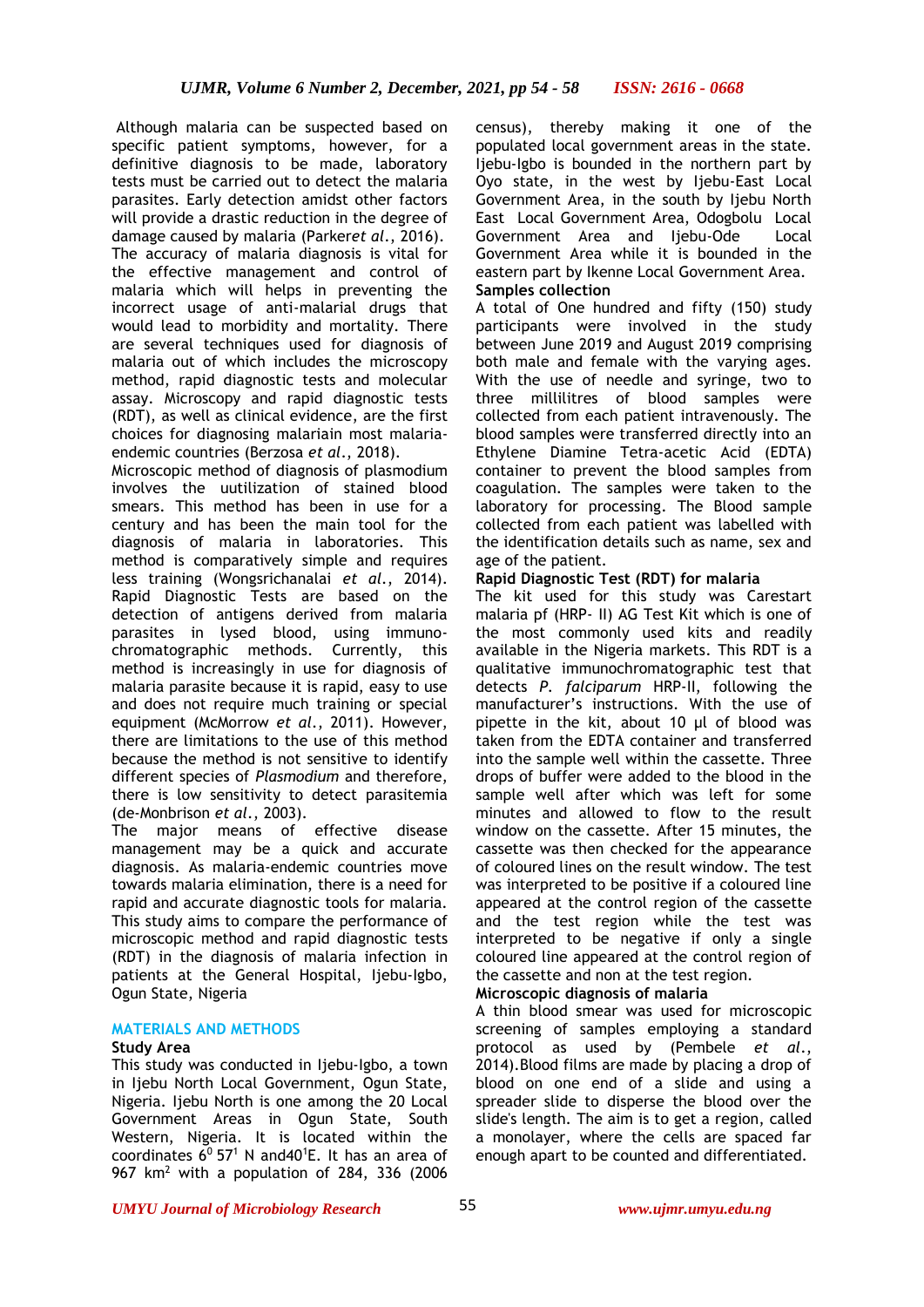The slide was left to air dry, after which the blood was fixed to the slide by immersing it briefly in methanol. After fixation, the film was stained with Giemsa stain for 15 minutes. After 15 minutes, the stain was washed off rapidly with distilled water and allowed to dry. Two drops of immersion oil were added to the film and then view under the microscope at X100 objective lens for characteristics features of the plasmodium (Obimakinde *et al*., 2018).

#### **Statistical Analysis**

The data generated were analyzed using the Statistical Package for the Social Sciences (SPSS) version 19. The statistical parameter that was used for the analysis of the data was Pearson's Chi-Square Test*, p* at 0.05.

#### **RESULTS**

Blood samples were collected and analysed from one hundred and fifty (150) study participants in which each was analysed and compared using two malaria diagnosis method; rapid diagnostic test and stained blood film microscopy. The analysis of the sample showed that 36% of the study population were positive for malaria when their samples were analysed using the RDT kit (Carestart) 80% was also equally found to be positive when their blood samples were analysed microscopically. The sensitivity and specificity of the RDT kit diagnosis were computed, the sensitivity value shows that the RDT method is highly sensitive in detecting malaria parasites only if the parasite load is higher in an individual.

**Table 1: Prevalence of Malaria using Frequency Distribution of Frequency Distribution of Analyzed Result of Rapid Diagnostic Test Kit and Microscopy**

| Diagnostic method | Positive (%) | Negative (%) |  |
|-------------------|--------------|--------------|--|
| RDT kit           | 54 (36%)     | 96 (64%)     |  |
| Microscopy        | 120 (80%)    | 30 (20%)     |  |

**Table 2: Comparison of the Sensitivity, Specificity, Positive predictive value (PPV) and Negative predictive value (NPV) of the two diagnostic methods**

| Diagnostic<br>Methods                                                            | Positive | Negative | Sensitivity                                                                                            | Specificity | <b>PPV</b> | <b>NPV</b> |      |
|----------------------------------------------------------------------------------|----------|----------|--------------------------------------------------------------------------------------------------------|-------------|------------|------------|------|
| RDT                                                                              | 54       | 96       | 92.2%                                                                                                  | 93.3%       | 97%        | 84.4%      | 92%  |
| Microscopy                                                                       | 120      | 30       | 100%                                                                                                   | 100%        | 100%       | 100%       | 100% |
| $\mathbf{r}$ and $\mathbf{r}$ and $\mathbf{r}$ and $\mathbf{r}$ and $\mathbf{r}$ |          |          | $\mathbf{r}$ and $\mathbf{r}$ are the set of $\mathbf{r}$ and $\mathbf{r}$ are the set of $\mathbf{r}$ |             |            |            |      |

Key:PPV= Positive Predictive Value; NPV= Negative Predictive Value; T.A= Test Accuracy

#### **DISCUSSION**

The prevalence of parasites obtained from this study using Microscopy and RDT ranges from 80 % to 36 %, this prevalence is similar to the report of Obimakinde *et al.*, (2018) that had microscopic screening as 71.43% and RDT as 65%. The high prevalence of 80% revealed by microscopic analysis and 36% prevalence recorded by Rapid Diagnostic Test disagrees with the report of Pembele *et al*., (2015) where the microscopic analysis revealed 34.7% and Rapid Diagnostic Test had 44.44%.

In this study, the microscopic examination which is considered as the gold standard for malaria diagnosis and had a sensitivity of 100%, because it provides results that are consistently accurate and sufficiently timely, also it is costeffective. This requires a comprehensive and functioning quality assurance programme (WHO, 2018). It was able to detect more parasites than RDT which had a sensitivity of 92.2%, this lower sensitivity is disadvantageous as it will impair control intervention since a fraction of the infected population will be left untreated especially if RDT is the only available diagnostic tool. This might have important implications in health, transmission, and

possibly mortality. However, this study is in accordance with the work of Metoh *et al*., (2020), that gave the sensitivity of Microscopy as 100%. This reveals that the Microscopy has higher sensitivity, which is an important factor for quantification of parasitemia. The study of Mfuh *et al.*, (2019) also confirmed that Microscopy predicted the presence of malaria parasite in 99% of the study participants making Microscopy a good "rule in" test for malaria, this suggests that a positive Microscopy result for malaria can be trusted (Mfuh *et al*., 2019). During the study, the only species of Plasmodium found was *P. falciparum*. *P. falciparum* has been known to be the main cause of malaria in Africa,this is similar to the observation by Mordi & Morke, (2013). This study also corroborates the work of Yohanna *et al.*, 2019) where 71% of the test population were infected with *Plasmodium Falciparum.* Malaria RDT kits are being increasingly adopted across endemic countries such as Nigeria to strengthen parasitological diagnosis and appropriate management. However, in this present study, malaria RDT could predict the presence of malaria parasite in 54 (36%) of the study participants making it a valuable

*UMYU Journal of Microbiology Research www.ujmr.umyu.edu.ng*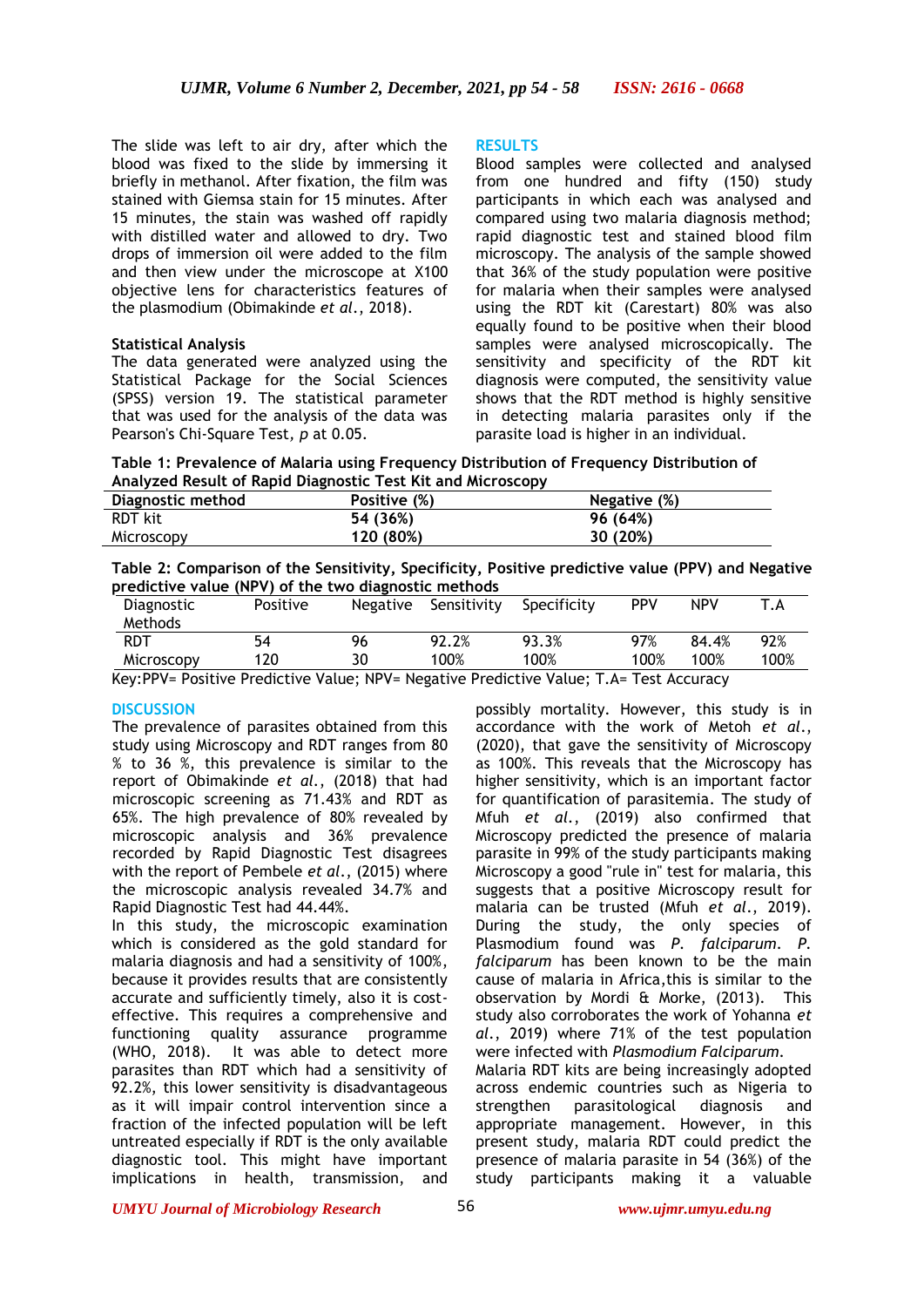alternative in areas that do not have good resources for Microscopy. This study also confirmed the use of malaria RDTs as recommended by the World Health Organization (WHO) when reliable microscopy is not available (Azikwe *et al.*, 2012). Therefore, Symptomatic Diagnosis and malaria RDT can be used to improve the quality of care by ensuring the appropriate treatment of confirmed malaria cases. It is therefore not sufficiently sensitive for mass screening programmes as recommended by the WHO. The RDT has also been reported to give false negative results even at a higher level of parasites.Therefore, if severe malaria is suspected, negative RDTs should be double-checked and confirmed by Microscopy (Leke, 2009).

#### **CONCLUSION AND RECOMMENDATIONS**

This study has compared the effectiveness of two diagnostic methods for screening malaria in the study area. The Rapid Diagnostic Test (RDT) and Microscopy examination revealed the

#### **REFERENCES**

- Azikiwe, C.C., Ifezulike, C.C., Siminialayi, I.M., Amazu, L.U., Enye, J.C., &Nwakwunite, O.E (2012). A comparative laboratory diagnosis of malaria: Microscopy versus Rapid Diagnostic Test Kits: *Asian Pacific Journal of Tropical Biomedicine.* https://doi:10.1016/S2221- 1691(12)60029-X.
- Berzosa, P., Aida, D. L., María, R.B., Zaida, H., Vicenta, G., Luz, G., Amalia, F.M., Maria, S.M., Policarpo, N., Basilio, V., Matilde, R., & Agustín, B. (2018). Comparison of three diagnostic methods (Microscopy, RDT, and PCR) for the detection of malaria parasites in representative samples from Equatorial Guinea. *Malaria Journal.* 17 (333): 2281-2484.
- Bisoffi, Z., Gobbi, F., Buonfrate, D., & Van den Ende, J. (2012). Diagnosis of Malaria Infection with or without Disease. *Mediterranean Journal of Hematology and Infectious Diseases*, *4*(1). https://doi.org/10.4084/MJHID.2012.0 36
- de-Monbrison, F., Angei, C., Staal, A.,Kaiser, K., & Picot,S. (2003). Simultaneous identification of the four human Plasmodium species and quantification of Plasmodium DNA load in human blood by a real-time polymerase chain reaction. *Transactions of the Royal Society of Tropical Medicine and Hygiene*, *97*(4), 387–390.

different prevalence rates of the parasites. However, Microscopy examination had higher prevalence rate compared to the Rapid Diagnostic Test, although the Microscopic Test requires a very standard laboratory with welltrained personnel. Likewise, there was significant difference in the prevalence rate of the parasites in rapid diagnostic test (RDT) compared to microscopic examination. The rapid diagnostic test (RDT) had a lower detection of the parasites which could probably be as a result of its inability to detect parasites when counts are very low but it is very quick and convenient to use. However, based on this finding, the rapid diagnostic test kits can be used safely in place of microscopic. As such, the use of microscopic method for malaria screening is effective and highly recommended due to its sensitivity, cheap cost and low technicality.

#### https://doi.org/10.1016/s0035- 9203(03)90065-4

- Geleta, G., & Ketema, T. (2016). Severe Malaria Associated With Plasmodium Falciparum and P. Vivax Among Children in Pawe Hospital, Northwest Ethiopia:*Malar Res Treat*;1240962. https://doi: 10.1155/2016/1240962 Haditsch, M. (2004). Quality and Reliability of Current Malaria Diagnostic Methods; *Travel Med Infect Dis.* 2(3- 4):149-60.https://doi: 10.1016/j.tmaid.2004.03.001.
- Hartjes L. B. (2011). Preventing and Detecting Malaria Infections. *The Nurse practitioner*, *36*(6), 45–53. https://doi.org/10.1097/01.NPR.00003 97912.05693.20
- Iglesias, N., Subirats, M., Trevisi, P., Ramírez-Olivencia, G., Castán, P., Puente, S., & Toro, C. (2014). Performance of a new gelled nested PCR test for the diagnosis of imported malaria: comparison with microscopy, Rapid Diagnostic Test, and real-time PCR. *Parasitol Res*; 113(7): 2587-

91.https://doi.org/10.1007/s00436- 014-3911-z

Jessica, M., Gillet, P., Cnops, L., Bottieau, E., Esbroeck, M.V., Bruggeman, C., &Jan, J. (2011). Evaluation of the Rapid Diagnostic Test SDFK40 (Pf-pLDH/panpLDH)for the diagnosis of malaria in a non-endemic setting. *PubMedMalar J*.10(1):7

*UMYU Journal of Microbiology Research www.ujmr.umyu.edu.ng*